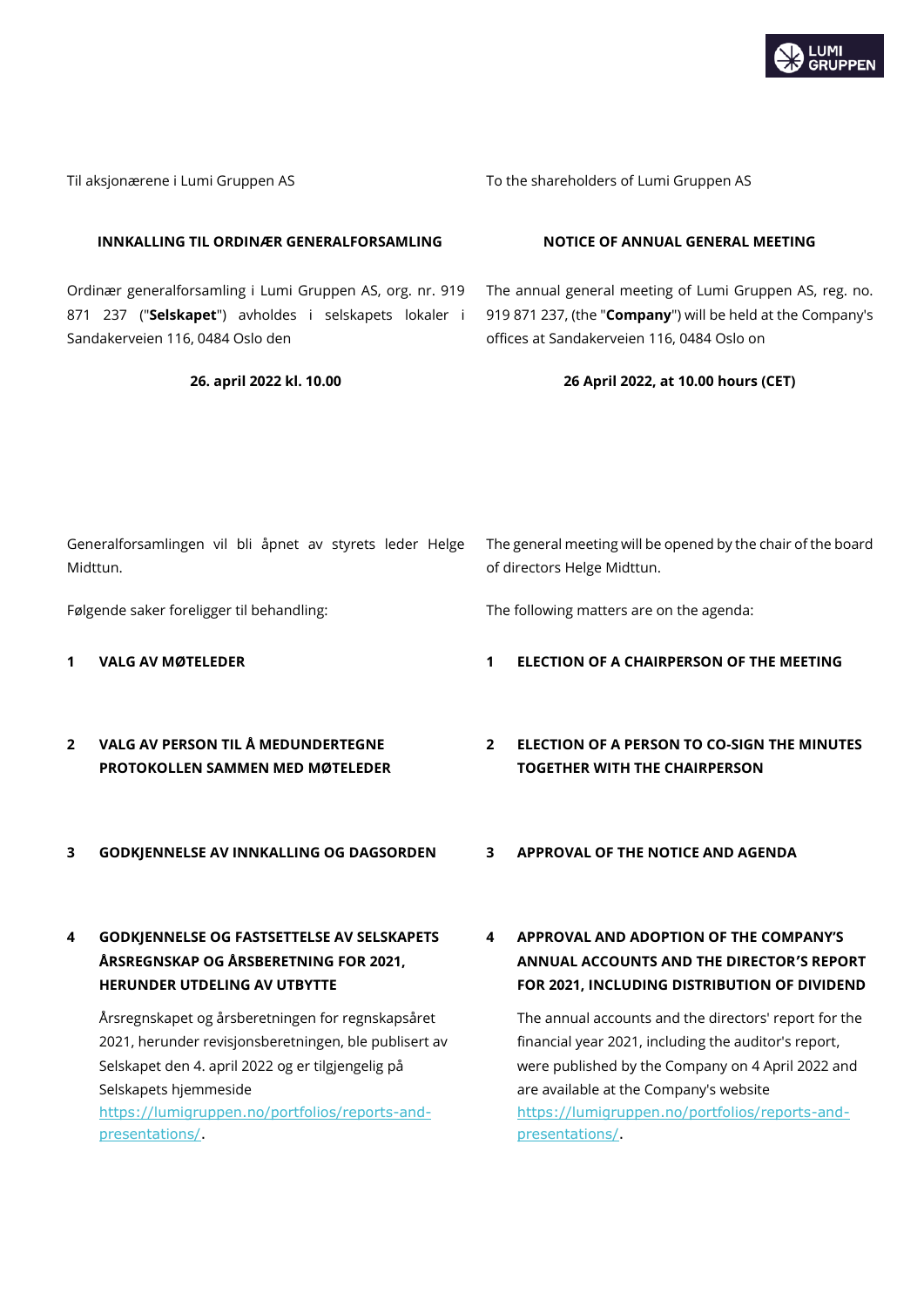

# **FORSLAG TIL VEDTAK:**

Selskapets årsregnskap og årsberetning for regnskapsåret 2021, herunder den foreslåtte utbytteutdelingen på NOK 1,00 per aksje, godkjennes av generalforsamlingen.

# **5 FASTSETTELSE OG GODKJENNELSE AV REVISORS GODTGJØRELSE**

### **FORSLAG TIL VEDTAK:**

Revisor godtgjøres etter regning.

# **6 FASTSETTELSE OG GODKJENNELSE AV GODTGJØRELSE TIL SELSKAPETS STYRE**

### **FORSLAG TIL VEDTAK:**

Godtgjørelse til styrets medlemmer fastsettes til:

| Styrets leder:     | NOK 550 000 |
|--------------------|-------------|
| Styremedlemmer:    | NOK 250 000 |
| Ansattrepresentant | NOK 25 000  |

Godtgjørelsen gjelder for perioden fra ordinær generalforsamling 2021 og frem til ordinær generalforsamling 2022.

# **7 FASTSETTELSE OG GODKJENNELSE AV GODTGJØRELSE TIL SELSKAPETS REVISJONSKOMITÉ**

### **FORSLAG TIL VEDTAK:**

Godtgjørelses for medlemmer av selskapets revisjonskomité fastsettes til:

Revisjonskomiteens leder: NOK 60 000

Medlem av revisjonskomiteen: NOK 30 000

# **8 FASTSETTELSE OG GODKJENNELSE AV GODTGJØRELSE TIL SELSKAPETS KOMPENSASJONSUTVALG**

### **FORSLAG TIL VEDTAK:**

Godtgjørelses for medlemmer av selskapets kompensasjonsutvalg fastsettes til:

Kompensasjonsutvalgets leder: NOK 25 000

Medlem av kompensasjonsutvalget: NOK 12 500

## **PROPOSED RESOLUTION:**

The Company's annual accounts and the directors' report for the financial year 2021, including the proposed dividend distribution of NOK 1.00 per share, are approved by the general meeting.

# **5 DETERMINATION AND APPROVAL OF THE AUDITOR'S FEE**

### **PROPOSED RESOLUTION:**

The auditor is remunerated according to invoice.

# **6 DETERMINATION AND APPROVAL OF REMUNERATION TO THE COMPANY'S BOARD OF DIRECTORS**

# **PROPOSED RESOLUTION:**

Remuneration to the members of the board of directors is set to:

| Chairman of the board:  | NOK 550 000 |
|-------------------------|-------------|
| Directors:              | NOK 550 000 |
| Employee representative | NOK 25 000  |

The remuneration applies from the ordinary general meeting 2021 until the ordinary general meeting 2022.

# **7 DETERMINATION AND APPROVAL OF REMUNERATION TO THE COMPANY'S AUDIT COMMITTEE**

## **PROPOSED RESOLUTION:**

Remuneration to the members of the audit committee is set to:

Chair of the audit committee: NOK 60 000

Member of the audit committee: NOK 30 000

**8 DETERMINATION AND APPROVAL OF REMUNERATION TO THE COMPANY'S COMPENSATION COMMITTEE**

## **PROPOSED RESOLUTION:**

Remuneration to the members of the compensation committee is set to:

Chair of the compensation committee: NOK 25 000

Member of the compensation committee: NOK 12 500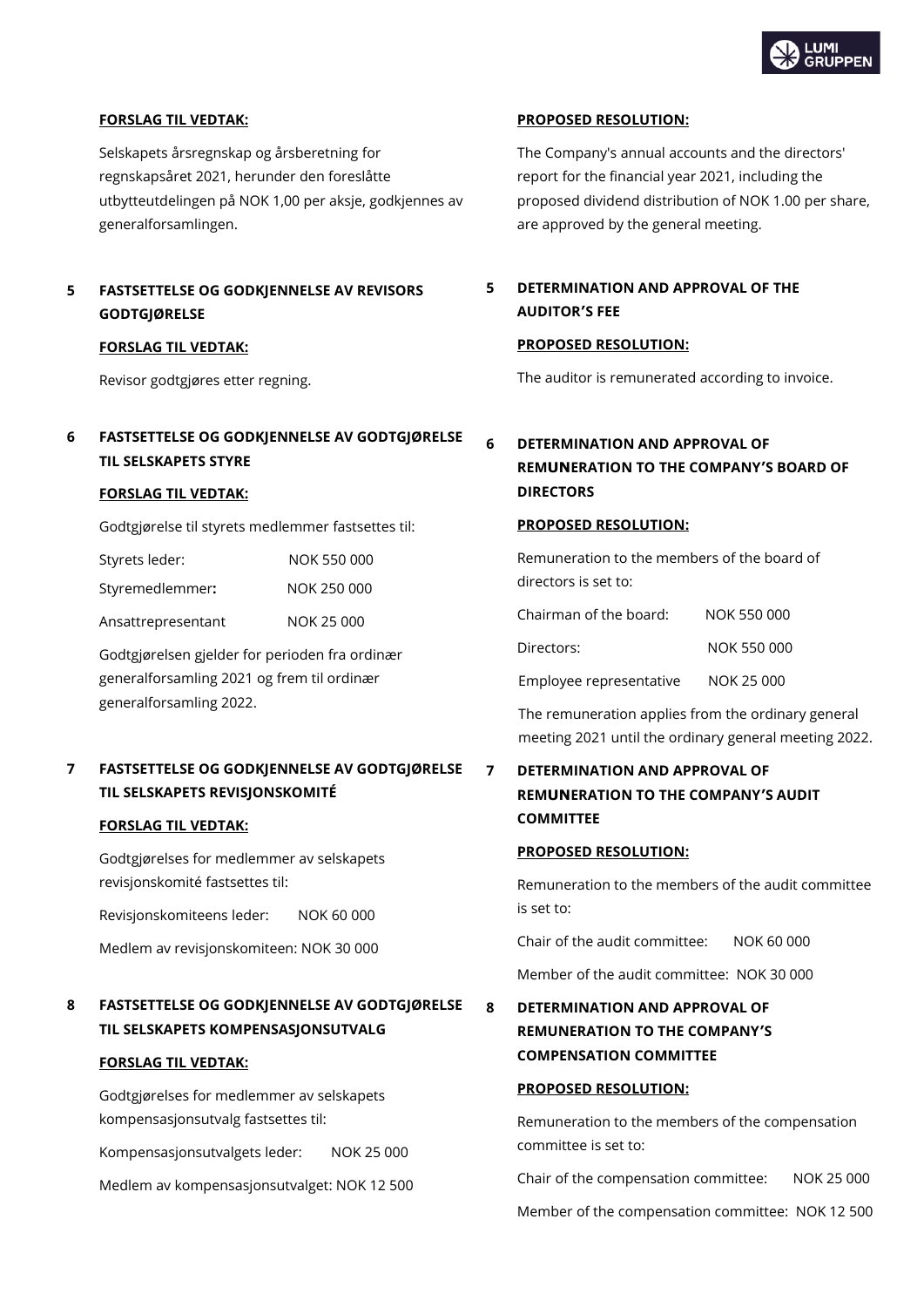# **9 STYREFULLMAKT TIL Å UTSTEDE AKSJER**

Styret anser det som hensiktsmessig å ha anledning til å kunne utstede aksjer i situasjoner der dette anses å være i Selskapets og aksjonærenes beste interesse, herunder ved fusjoner og oppkjøp. Styret foreslår derfor at generalforsamlingen utsteder en fullmakt til styret til å utstede nye aksjer med samlet pålydende verdi tilsvarende inntil 5% av Selskapets aksjekapital.

# **FORSLAG TIL VEDTAK:**

- (i) I henhold til aksjeloven § 10-14 gis styret fullmakt til å forhøye Selskapets aksjekapital med inntil NOK 760 070.
- (ii) Fullmakten kan benyttes for generelle selskapsformål, herunder ved fusjoner og oppkjøp.
- (iii) Ved bruk av fullmakten fastsetter styret pris og tegningsvilkår under hensyn til Selskapets behov og aksjenes markedsverdi på det aktuelle tidspunkt.
- (iv) De eksisterende aksjeeiernes fortrinnsrett til de nye aksjer etter aksjeloven § 10-4 skal kunne fravikes.
- (v) Fullmakten omfatter også kapitalforhøyelse mot innskudd i andre eiendeler enn penger mv. og kapitalforhøyelse ved fusjon etter aksjeloven § 13-5.
- (vi) Fullmakten utløper på datoen for den ordinære generalforsamlingen i 2023, men skal i alle tilfelle utløpe senest 26. april 2023.

# **9 BOARD AUTHORIZATION TO ISSUE SHARES**

The board of directors considers it beneficial to be able to issue shares in situations where this is considered to be in the Company's and the shareholders' best interests, including in connection with mergers and acquisitions. The board of directors therefore proposes that the general meeting grants an authorization to the board to issue new shares with an aggregate nominal value of up to 5% of the Company's share capital.

## **PROPOSED RESOLUTION:**

- (i) In accordance with section 10-14 of the Norwegian Private Limited Companies Act (the "**Companies Act**"), the board of directors is granted an authorisation to increase the Company's share capital by up to NOK 760 070.
- (ii) The authorization may be used for general corporate purposes, including in connection with mergers and acquisitions.
- (iii) When using the authorization, the board of directors determines the price and the conditions for subscription, according to the Company's needs and the shares' market value at the relevant point in time.
- (iv) The existing shareholders' preferential rights to the new shares pursuant to section 10-4 of the Companies Act may be deviated from.
- (v) The authorization also comprises share capital increases against contribution in kind, etc. and share capital increases in connection with mergers pursuant to section 13-5 of the Companies Act.
- (vi) The authorization expires at the date of the annual general meeting in 2023 but shall in any event expire at the latest on 26 April 2023.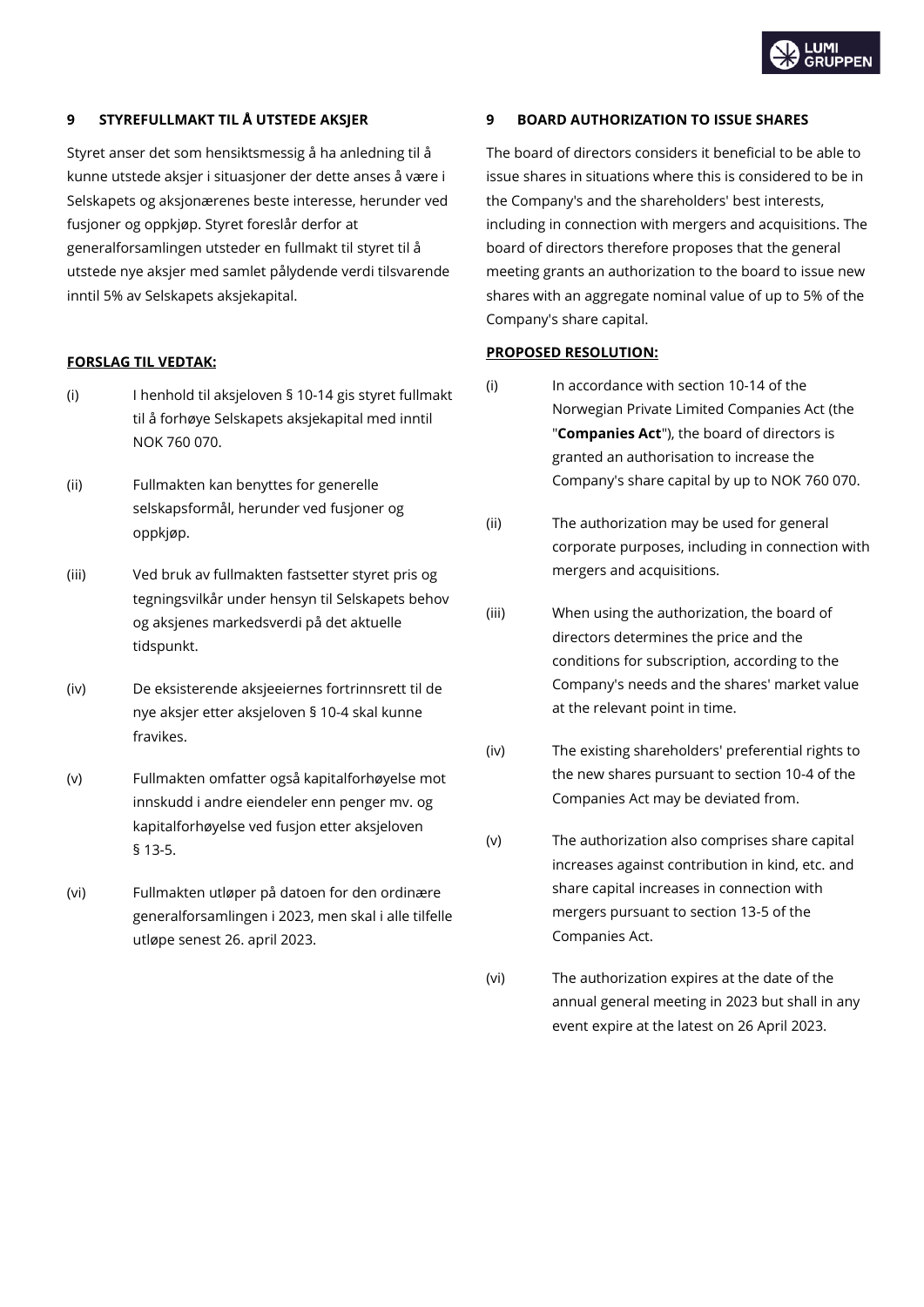

De tidligere aksjonærene EMK Capital Partners LP and EMK Capital Partners GP Co-Invest LP ("EMK") har solgt sine aksjer i Selskapet og EMKs representanter i styret vil som følge av dette fratre sine styreverv med virkning fra datoen for generalforsamlingen. På denne bakgrunn foreslår styret at generalforsamlingen vedtar å velge nye styremedlemmer som erstatter styremedlemmene som fratrer.

Følgende personer velges som nye styremedlemmer for en periode på 2 år:

- (i) Frode Eilertsen (I) Frode Eilertsen
- 

De nye styremedlemmene erstatter Edmund Lazarus og Mark Joseph og tiltrer umiddelbart.

Etter valget vil Selskapets styre bestå av følgende personer:

Helge Midttun (styreleder) Sylvie Milverton Bente Sollid Storehaug Frode Eilertsen Harald Arnet Anne Dahle (ansatte representant)

# **10 VALG AV STYREMEDLEMMER 10 ELECTION OF MEMBERS TO THE BOARD OF DIRECTORS**

The former shareholders EMK Capital Partners LP and EMK Capital Partners GP Co-Invest LP ("EMK") have sold their shares in the Company and EMK's representatives on the board will because of this resign from their directorships with effect from the date of the general meeting. Therefore, the board of directors proposes that the general meeting resolves to elect new members to the board to replace the resigning board members.

## **FORSLAG TIL VEDTAK: PROPOSED RESOLUTION:**

The following persons are elected as new board members for a two-year-term:

- 
- (ii) Harald Arnet (II) Harald Arnet

The new directors replace Edmund Lazarus and Mark Joseph and accede their positions with immediate effect.

Following the election, the Company's board of directors will consist of the following persons: Helge Midttun (Chair) Sylvie Milverton Bente Sollid Storehaug Frode Eilertsen Harald Arnet

Anne Dahle (employee representative)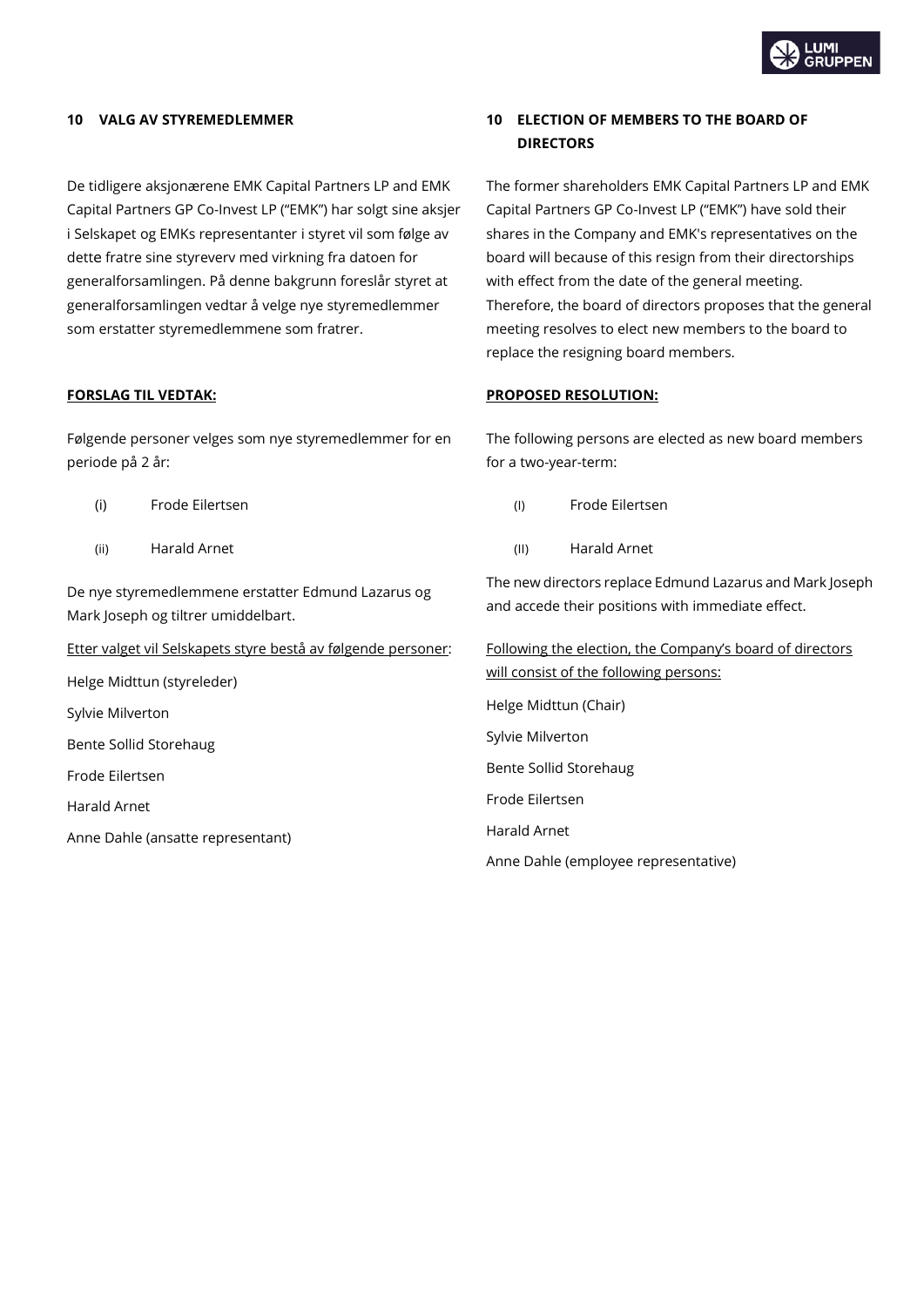

**\* \* \* \* \* \***

Alle aksjonærer som ønsker å delta på generalforsamlingen bes om å melde seg på ved å benytte påmeldingsskjema vedlagt som Vedlegg 1.

Skjema for tildeling av fullmakt, med nærmere instruksjoner for bruken av fullmaktsskjemaet, er vedlagt denne innkallingen som Vedlegg 2.

Utfylte påmeldingsskjemaer og fullmaktsskjemaer bes sendt til CFO Martin Prytz per e-post (martin.prytz@lumigruppen.no) innen 25. april 2022 kl. 10.00.

**\* \* \* \* \* \***

**Påmelding**: **Registration**:

Shareholders who wish to attend the general meeting must register by using the attendance slip attached hereto as Appendix 1.

The proxy form, including detailed instructions for the use of the form, is enclosed to this notice as Appendix 2.

Completed attendance slips and proxy forms must be sent to CFO Martin Prytz by e-mail (martin.prytz@lumigruppen.no) by no later than 25 April 2022 at 10:00 hours (CET).

Oslo, 11. april 2022/ 11 April 2022

Helg *Iniartin* 

Helge Midttun

Styrets leder / Chair of the board of directors

All informasjon som vedrører den ordinære generalforsamlingen, blir også lagt ut på selskapets hjemmeside: [https://lumigruppen.no/portfolios/regulatory](https://lumigruppen.no/portfolios/regulatory-releases/)[releases/.](https://lumigruppen.no/portfolios/regulatory-releases/) Dette inkluderer også curriculum vitae for de nye styremedlemmene.

- 
- 2. Skjema for fullmakt til generalforsamlingen (norsk). 2. Proxy to the general meeting (English).

All information related to the annual general meeting is also made available on the company's website [https://lumigruppen.no/portfolios/regulatory-releases/.](https://lumigruppen.no/portfolios/regulatory-releases/) This also includes curriculum vitae for the new board members.

# **Vedlegg: Appendices:**

- 1. Påmeldingsskjema (norsk). 1. Attendance slip (English).
	-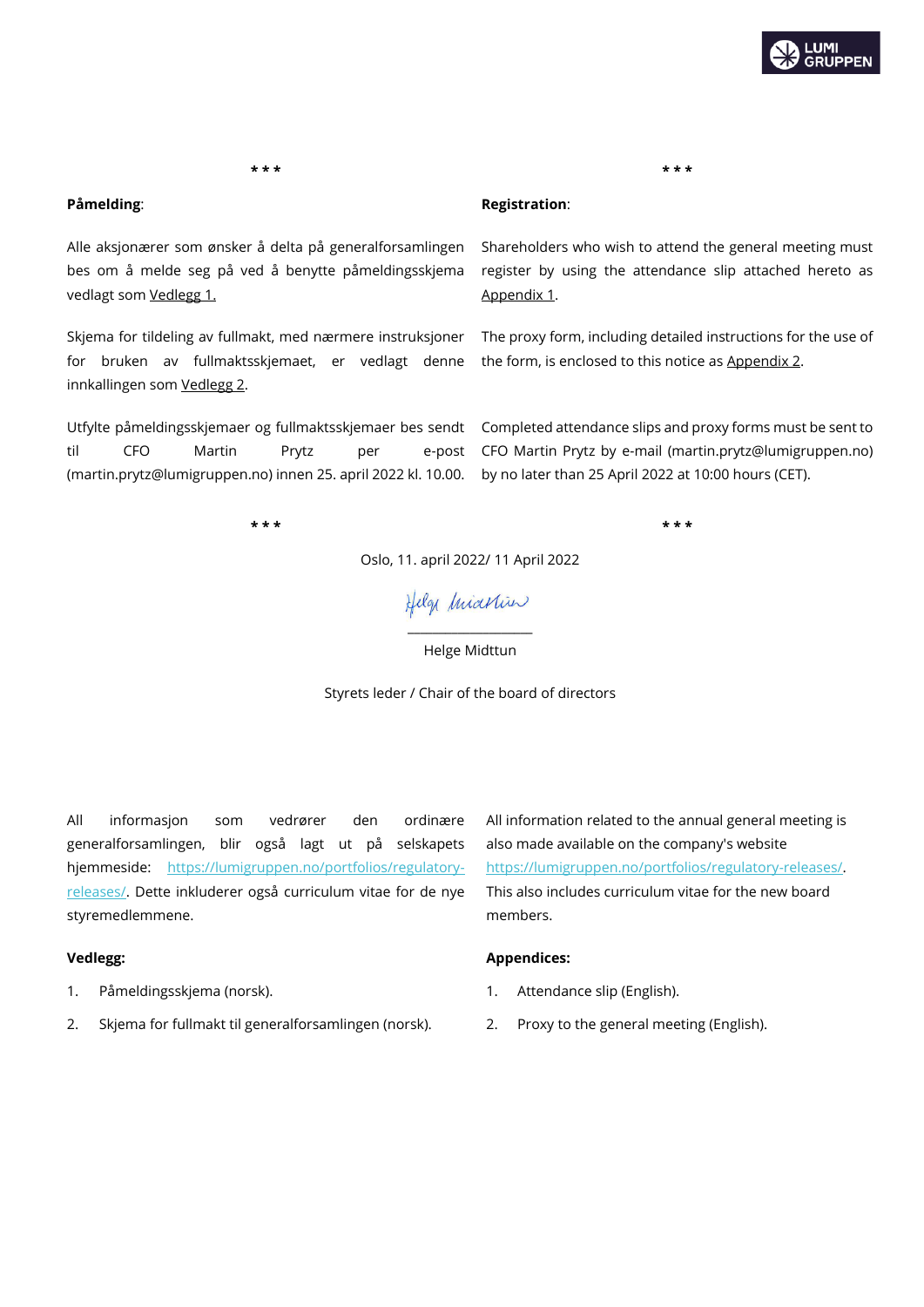

## **VEDLEGG 1**

# **PÅMELDINGSSKJEMA**

## **PÅMELDING – ORDINÆR GENERALFORSAMLING 26. APRIL 2022 I LUMI GRUPPEN AS**

Melding om at du vil delta i den ordinære generalforsamlingen kan gis ved å benytte denne møteseddel. Det bes om at meldingen er Lumi Gruppen AS i hende senest den 25. april 2022 kl. 10.00.

Møteseddelen kan sendes per e-post til martin.prytz@lumigruppen.no.

Dersom du etter påmelding skulle bli forhindret fra å møte, kan skriftlig og datert fullmakt leveres på den ordinære generalforsamlingen.

Undertegnede vil delta på den ordinære generalforsamlingen i Lumi Gruppen AS den 26. april 2022 og (sett kryss):

 $\Box$ Avgi stemme for aksjer ifølge vedlagte fullmakt(er)

 $\Box$ Avgi stemme for mine/våre aksjer

Navn på aksjonær (blokkbokstaver): \_\_\_\_\_\_\_\_\_\_\_\_\_\_\_\_\_\_\_\_\_\_\_\_\_\_\_\_\_\_\_\_\_\_\_\_\_

E-post adresse for digital deltakelse:

Dato Sted Aksjonærens underskrift

\_\_\_\_\_\_\_\_\_ \_\_\_\_\_\_\_\_\_ \_\_\_\_\_\_\_\_\_\_\_\_\_\_\_\_\_\_\_\_\_\_\_\_\_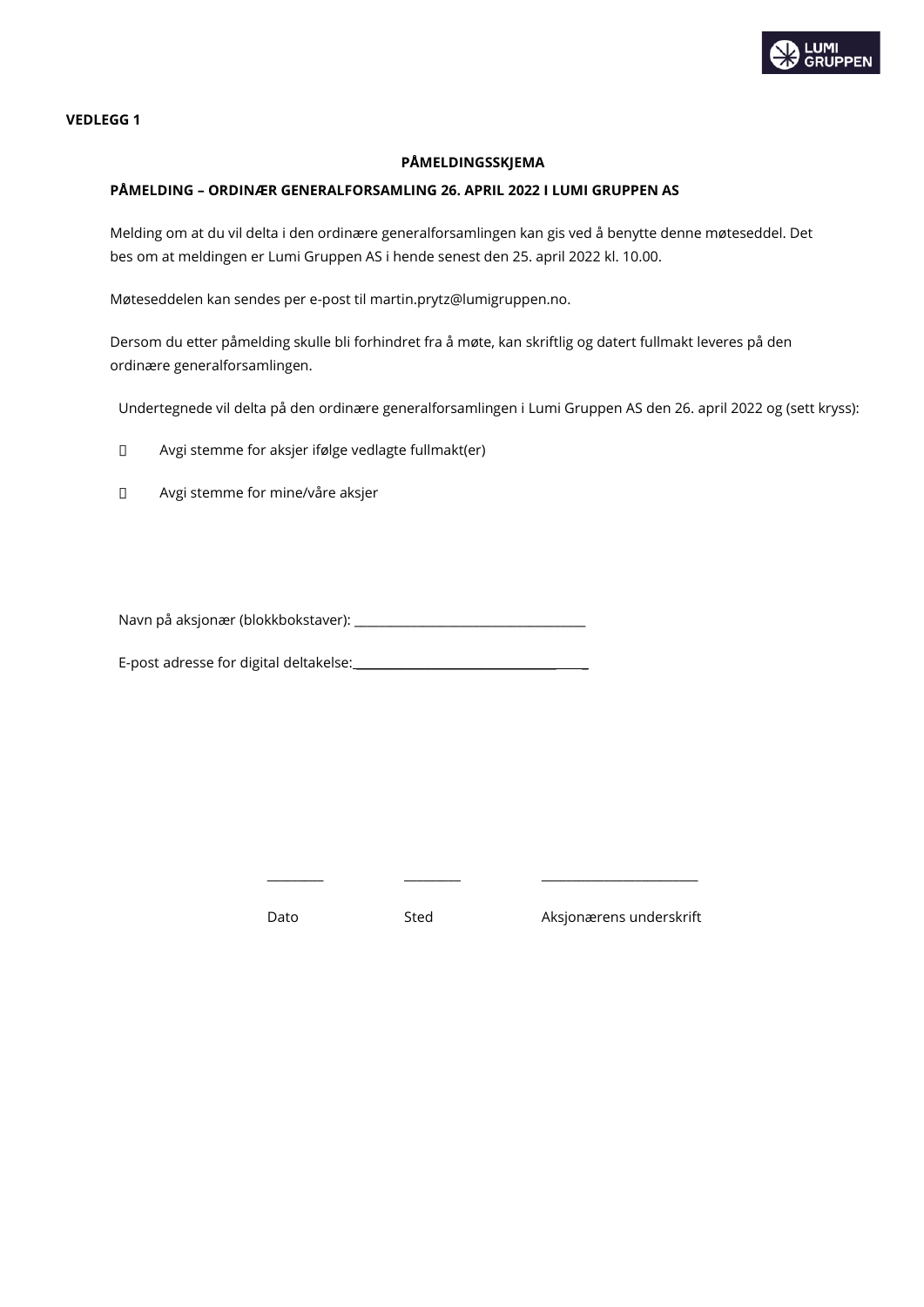

**APPENDIX 1**

# **ATTENDANCE SLIP**

# **REGISTRATION – ANNUAL GENERAL MEETING APRIL 26, 2022, IN LUMI GRUPPEN AS**

Notice of attendance at the ordinary general meeting may be sent via this attendance slip. Kindly submit the notice in time to be received by Lumi Gruppen AS no later than 25 April 2022, at 10.00 hours (CET).

The attendance slip may be sent by email to martin.prytz@lumigruppen.no.

If you are unable to attend after you have registered, a written and dated proxy can be submitted at the ordinary general meeting.

The undersigned will attend the ordinary general meeting of Lumi Gruppen AS 26 April 2022, (tick-off):

Vote for shares pursuant to enclosed proxy(ies)

Vote for my/our shares

Name of shareholder (capital letters): \_\_\_\_\_\_\_\_\_\_\_\_\_\_\_\_\_\_\_\_\_\_\_\_\_\_\_\_\_\_\_\_\_\_\_\_\_

E-mail address for digital attendance: \_\_\_\_\_\_\_\_\_\_\_\_\_\_\_\_\_\_\_\_\_\_\_\_\_\_\_\_\_\_\_\_\_\_\_\_\_

\_\_\_\_\_\_\_\_\_ \_\_\_\_\_\_\_\_\_ \_\_\_\_\_\_\_\_\_\_\_\_\_\_\_\_\_\_\_\_\_\_\_\_\_

Date Place Shareholder's signature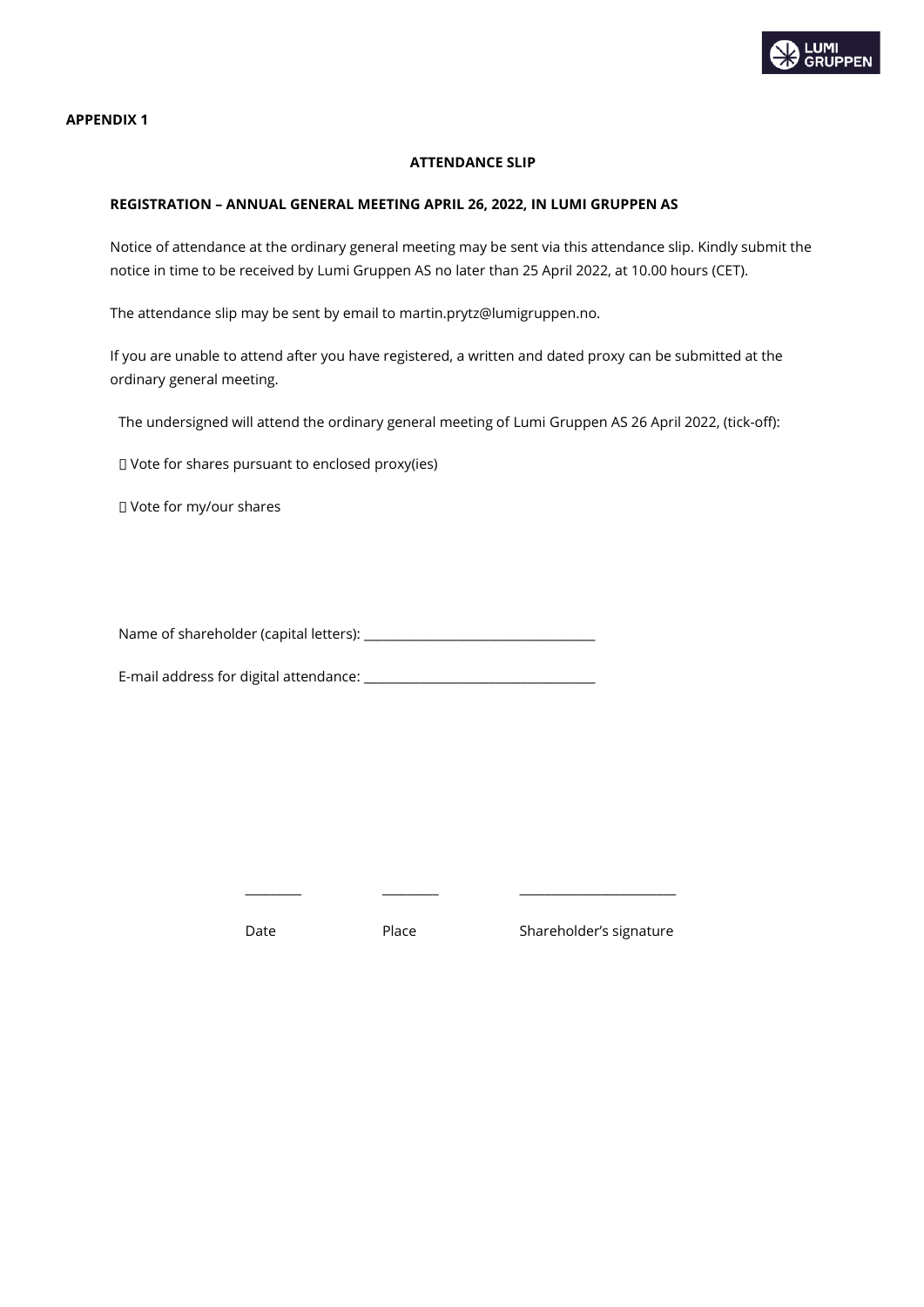

## **VEDLEGG 2**

 $\Box$ 

 $\Box$ 

## **FULLMAKTSSKJEMA**

### **ORDINÆR GENERALFORSAMLING 26. APRIL 2022 I LUMI GRUPPEN AS**

Aksjonærer som ønsker å være representert ved fullmektig, bes om å fylle ut denne fullmakten for å gi stemmeinstruks til fullmektigen og sende den pr e-post til: martin.prytz@lumigruppen.no**.** Fullmakten må være datert og signert. Fullmakten bes sendt slik at den er kommet frem **senest den 25. APRIL 2022 kl. 10.00.**

Undertegnede gir herved (sett kryss):

Helge Midttun, eller

\_\_\_\_\_\_\_\_\_\_\_\_\_\_\_\_\_\_\_\_\_\_\_\_\_\_\_\_\_\_\_\_\_\_\_ (Navn på fullmektigen med blokkbokstaver)

fullmakt til å møte og representere meg/oss på den ordinære generalforsamlingen i Lumi Gruppen AS den 26. april 2022. Dersom det er sendt inn fullmakt uten avkryssing overfor eller uten navngivning av fullmektigen, anses fullmakten gitt til Helge Midttun. Stemmeavgivningen skal skje i henhold til instruksene nedenfor. Merk at **dersom det ikke er krysset av i rubrikkene nedenfor, vil dette anses som en instruks om å stemme "for" forslagene i innkallingen**, likevel slik at fullmektigen avgjør stemmeavgivningen i den grad det er fremmet forslag i tillegg til, som erstatning for, eller som endring i forslagene i innkallingen.

| Agenda for den ordinære generalforsamlingen |                                                                                                                     | For | Mot | Avstå | <b>Fullmektigen</b><br>avgjør |
|---------------------------------------------|---------------------------------------------------------------------------------------------------------------------|-----|-----|-------|-------------------------------|
| 1.                                          | Valg av møteleder                                                                                                   |     |     |       |                               |
| 2.                                          | Valg av person til å medundertegne protokollen<br>sammen med møteleder                                              |     |     |       |                               |
| 3.                                          | Godkjennelse av innkalling og dagsorden                                                                             |     |     |       |                               |
| 4.                                          | Godkjennelse og fastsettelse av selskapets<br>årsregnskap og årsberetning for 2021, herunder<br>utdeling av utbytte |     |     |       |                               |
| 5.                                          | Fastsettelse og godkjennelse av revisors godtgjørelse                                                               |     |     |       |                               |
| 6.                                          | Fastsettelse og godkjennelse av godtgjørelse til<br>selskapets styre                                                |     |     |       |                               |
| 7.                                          | Fastsettelse og godkjennelse av godtgjørelse til<br>selskapets revisjonskomité                                      |     |     |       |                               |
| 8.                                          | Fastsettelse og godkjennelse av godtgjørelse til<br>selskapets kompensasjonsutvalg                                  |     |     |       |                               |
| 9.                                          | Fullmakt til å utstede aksjer                                                                                       |     |     |       |                               |
|                                             | 10. Valg av styremedlemmer:                                                                                         |     |     |       |                               |
|                                             | Frode Eilertsen                                                                                                     |     |     |       |                               |
|                                             | <b>Harald Arnet</b>                                                                                                 |     |     |       |                               |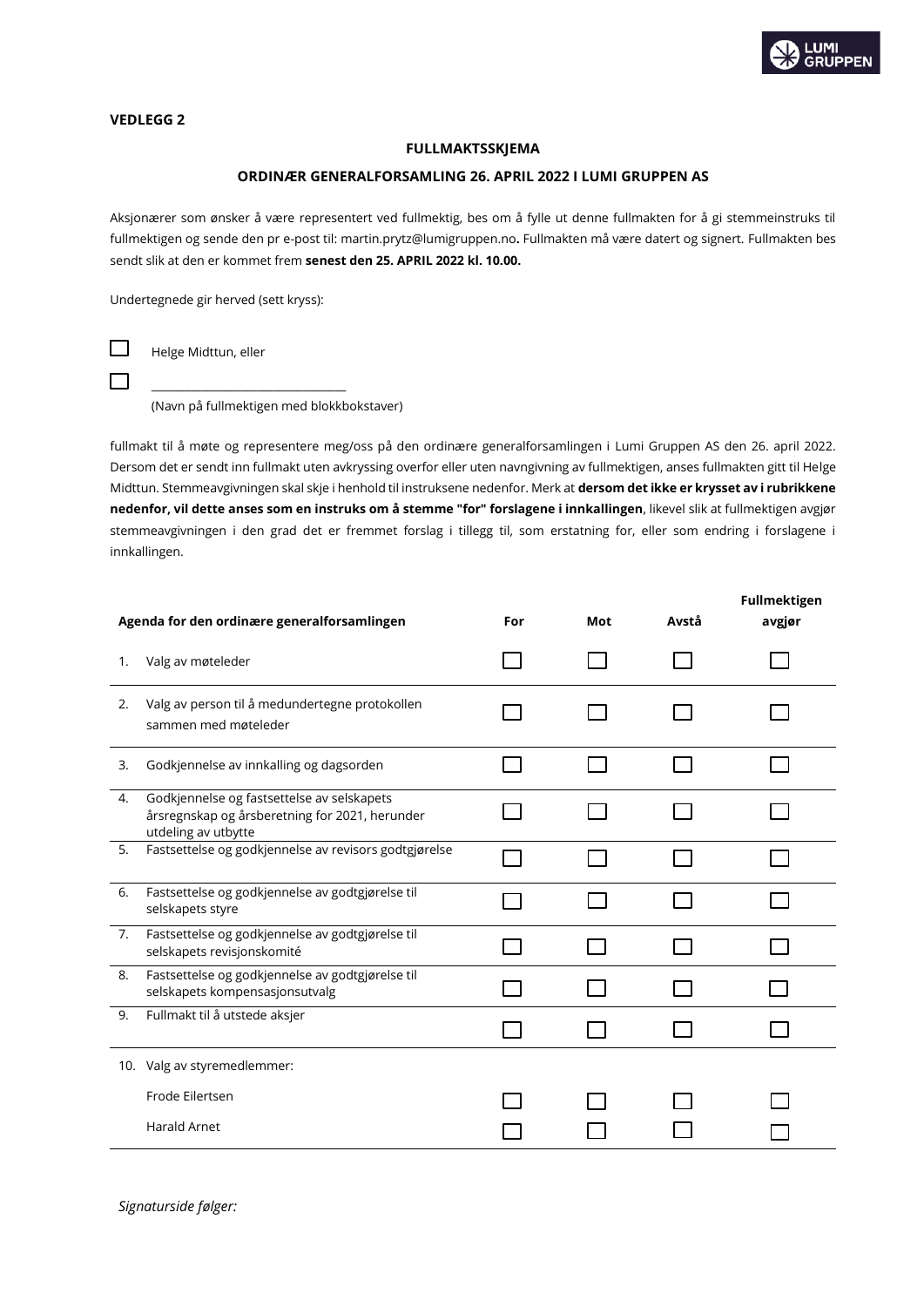

(Aksjonærens navn og adresse med blokkbokstaver)

\_\_\_\_\_\_\_\_\_\_\_\_\_\_\_\_\_\_\_\_\_\_\_\_\_\_\_\_\_\_\_\_\_\_\_\_\_\_\_\_\_

\_\_\_\_\_\_\_\_\_\_\_\_\_\_\_\_\_\_ \_\_\_\_\_\_\_\_\_\_\_\_\_\_\_\_\_\_\_\_ \_\_\_\_\_\_\_\_\_\_\_\_\_\_\_\_\_\_\_\_\_\_\_\_\_\_\_\_\_\_

Sted **Dato** Dato **Constanting Dato** Aksjonærens underskrift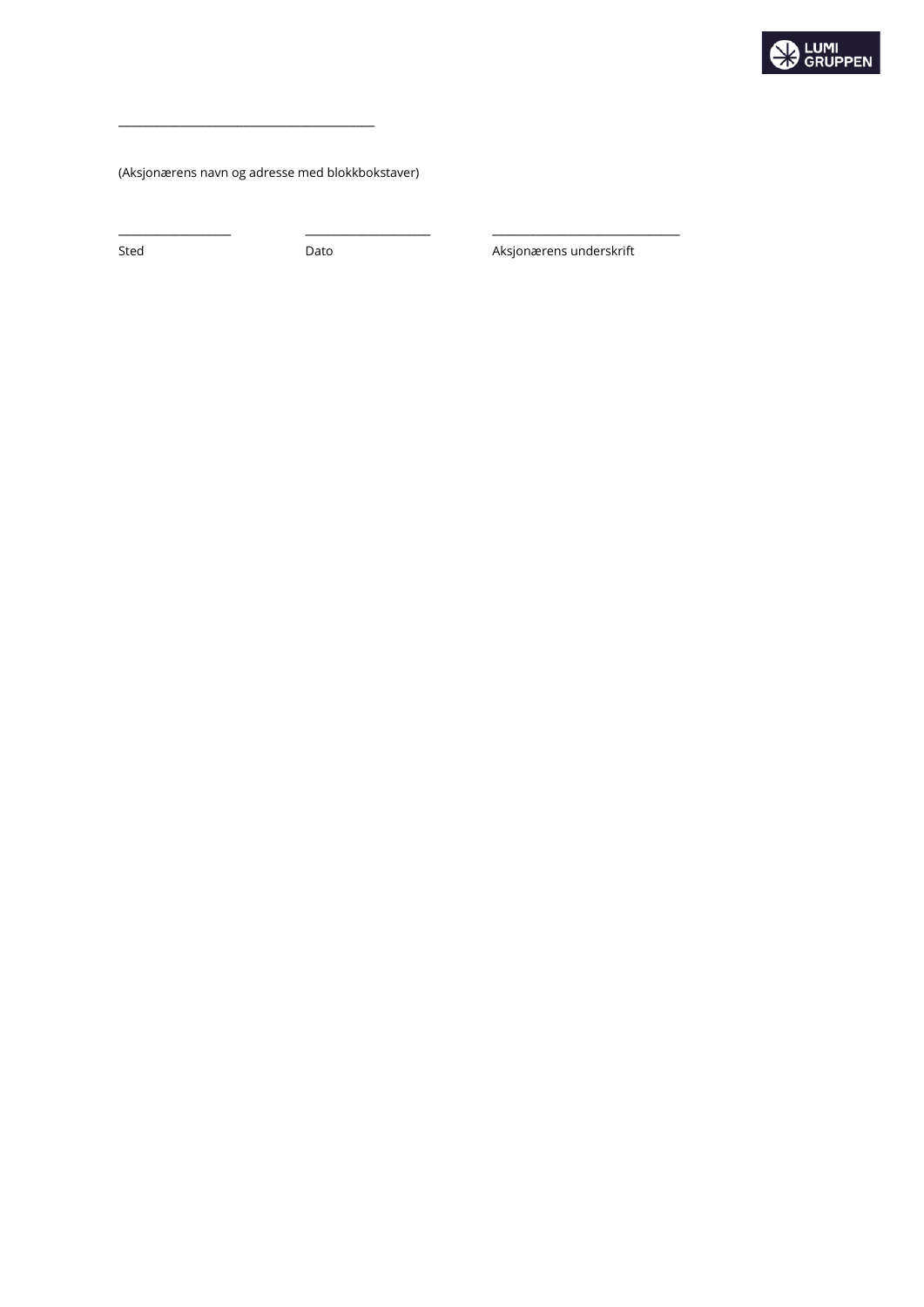

# **APPENDIX 2**

## **FORM OF PROXY**

## **ANNUAL GENERAL MEETING 26 APRIL 2022 IN LUMI GRUPPEN AS**

Shareholders who wish to authorise another person to act on his or her behalf, must complete this form of proxy and return it to: martin.prytz@lumigruppen.no. The power of attorney must be dated and signed. The power of attorney should be received **no later than 25 April 2022, at 10:00 hours (CET)**.

The Undersigned hereby grants (please tick the relevant alternative):

Helge Midttun, or

 $\Box$ 

 $\Box$ 

\_\_\_\_\_\_\_\_\_\_\_\_\_\_\_\_\_\_\_\_\_\_\_\_\_\_\_\_\_\_\_\_

(Name of attorney in capitalised letters)

power of attorney to attend and vote for my/our shares at the ordinary general meeting of Lumi Gruppen AS to be held on 26 April 2022. If the power of attorney form is submitted without stating the name of the attorney, the attorney will be deemed to have been given to Helge Midttun. The votes shall be cast in accordance with the instructions below. Please note that **if the alternatives below are not ticked off, this will be deemed to be an instruction to vote "in favour" of the proposals in the notice**, provided, however, that the attorney determines the voting to the extent proposals are put forward in addition to, instead of, or as adjustments to the proposals in the notice.

|    | Agenda for the ordinary general meeting                                                                                             | In favour | <b>Against</b> | <b>Abstain</b> | At the<br>attorney's<br>discretion |
|----|-------------------------------------------------------------------------------------------------------------------------------------|-----------|----------------|----------------|------------------------------------|
| 1. | Election of a chairperson of the meeting                                                                                            |           |                |                |                                    |
| 2. | Election of a person to co-sign the minutes together with the<br>chairperson                                                        |           |                |                |                                    |
| 3. | Approval of the notice and agenda                                                                                                   |           |                |                |                                    |
| 4. | Approval and adoption of the company's annual accounts<br>and the directors' report for 2021, including distribution of<br>dividend |           |                |                |                                    |
| 5. | Determination and approval of the auditor's fee                                                                                     |           |                |                |                                    |
| 6. | Determination and approval of remuneration to the<br>company's board of directors                                                   |           |                |                |                                    |
| 7. | Determination and approval of remuneration to the<br>company's audit committee                                                      |           |                |                |                                    |
| 8. | Determination and approval of remuneration to the<br>company's compensation committee                                               |           |                |                |                                    |
| 9. | Board authorisation to issue shares                                                                                                 |           |                |                |                                    |
|    | 10. Election of members to the board of directors                                                                                   |           |                |                |                                    |
|    | Frode Eilertsen                                                                                                                     |           |                |                |                                    |
|    | <b>Harald Arnet</b>                                                                                                                 |           |                |                |                                    |